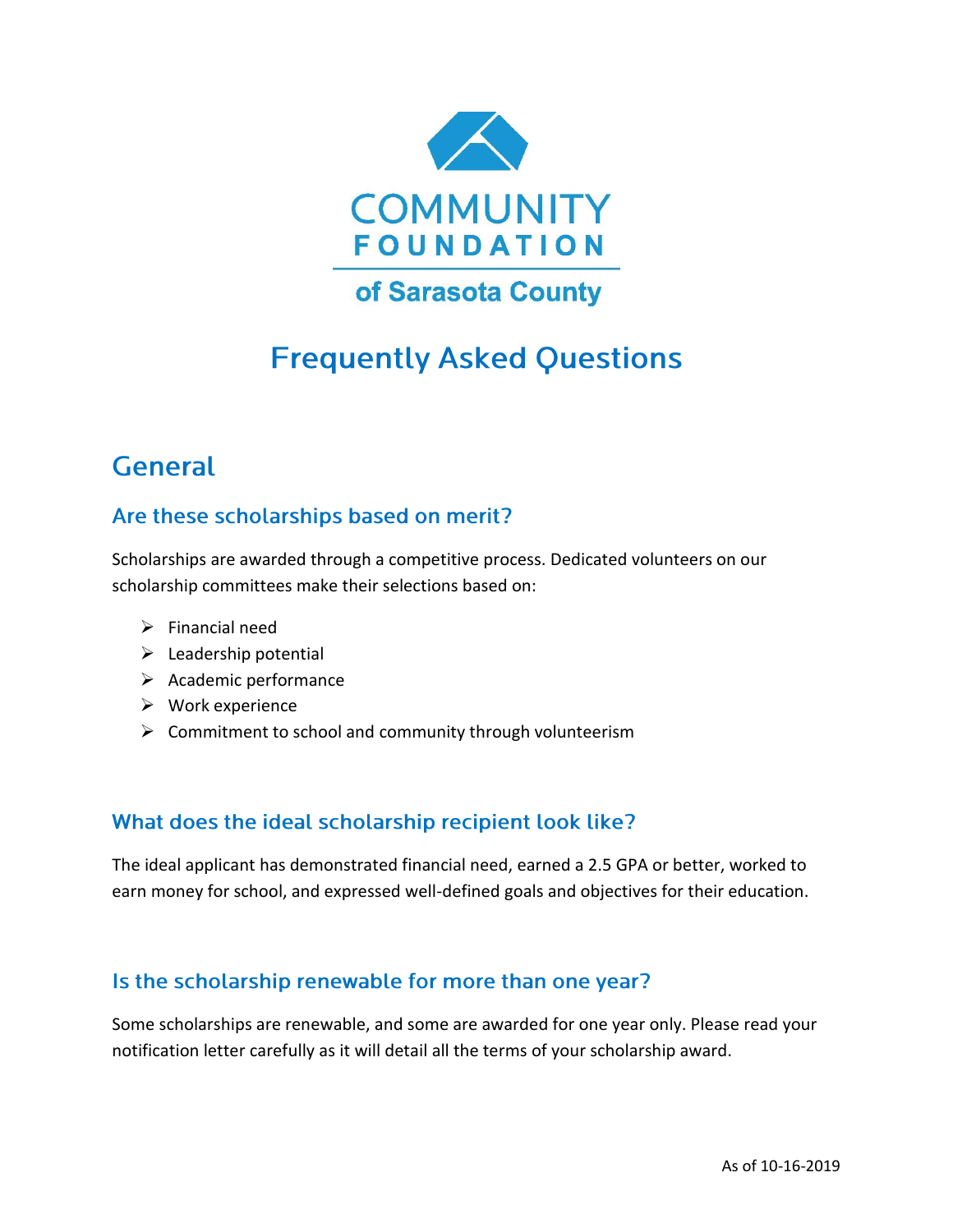## **Eligibility**

## Who is eligible for these scholarships?

Scholarships are not restricted to four-year universities; we consider higher education to be college, vocational or technical school, and accredited courses of study for select career fields. You are eligible for this scholarship program if you are:

- $\triangleright$  Currently attending or enrolling in an accredited college or vocational school
- ➢ A current resident of Sarasota, Manatee, Charlotte, or DeSoto County
- $\geq 24$  years of age or older as of December 31<sup>st</sup> of the year in which you apply

## If I am already enrolled in school, am I still eligible to apply for a **Community Foundation of Sarasota County scholarship?**

Yes, if you are a current resident of Sarasota, Manatee, Charlotte, or DeSoto County.

## Can I apply for a scholarship even if I am not sure which school I will be attending?

Yes, although it is in your favor to know what school you want to attend and what career path you want to pursue.

## Do I have to be planning to attend a Florida state college or university?

No. Scholarship recipients can attend any accredited college or university, as well as any accredited technical school or vocational school including, but not limited to, cosmetology, car or equipment repair, and all health care and safety professions.

## Do I have to be attending a four-year college or university to be eligible for a scholarship?

No, scholarship funds may also be used at vocational or technical schools and community colleges.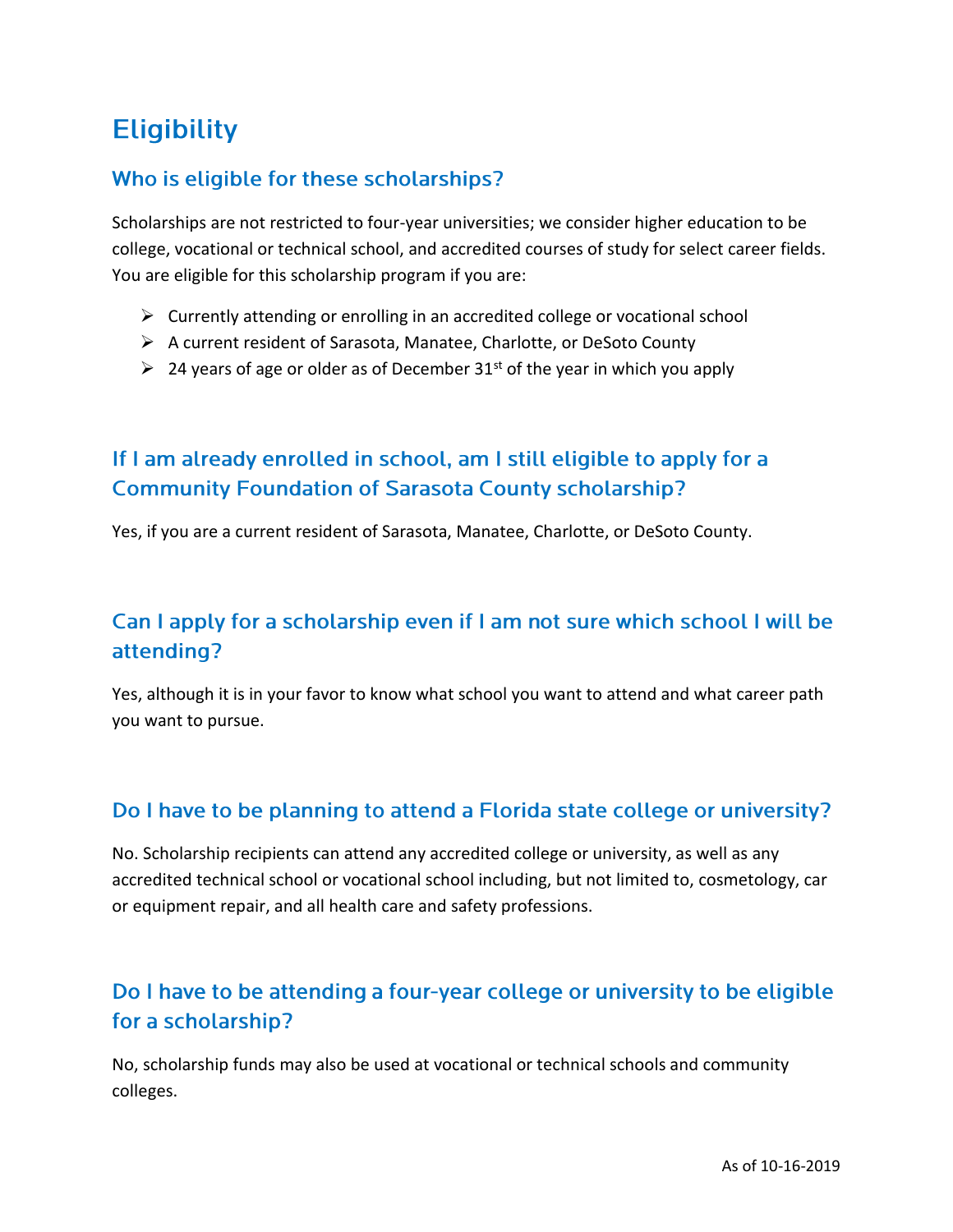## **Application Process**

#### Do I need an interview?

Scholarship applicants may be asked to attend an interview, but this is not typically the case. Students may be invited to our donor appreciation reception and are expected to attend if invited.

#### Do I have to write an essay?

Yes. All students are required to write a general essay explaining their educational goals.

### What happens if I can't get my required documents in time before the deadline?

All documents, in their entirety, must be submitted and received by the deadline. NO EXCEPTIONS.

#### Are my answers and financial information kept confidential?

All information is kept confidential by our scholarship committee members. Information is never shared with the public. Applications are disposed of by a confidential shredding company, so there is no risk of identity theft.

#### When will I find out if I was awarded a scholarship?

For students who apply for full-year funding between March 1 – April 15, you will be notified whether or not you were awarded a scholarship around July 15.

For students who apply for half-year funding between September 1 – October 15, you will be notified whether or not you were awarded a scholarship around November 15.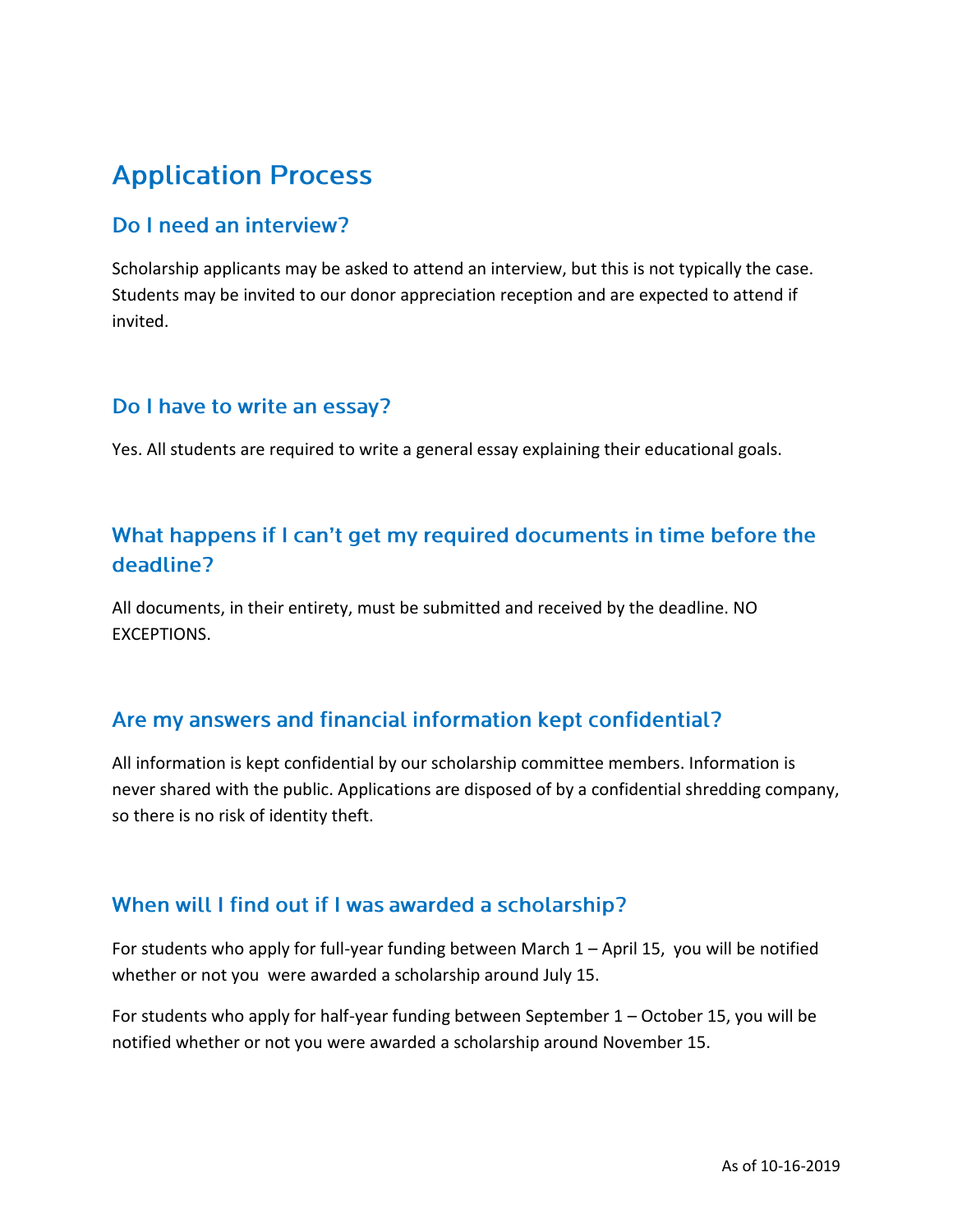#### Is the scholarship award sent to me?

Scholarship awards are sent directly to the school of the student's choice, on the student's behalf. Scholarship funds are never directly released to the student.

## **Selection Process**

## Are all applications submitted online?

Most applications are submitted digitally through our online portal, but some applications may require a paper submission.

## How will my application be reviewed?

Once submitted, all applications are reviewed by a dedicated committee of community volunteers. Depending on the type of scholarship, interviews may be conducted on a case-bycase basis.

## How will I be notified I am selected as a scholarship recipient?

After a scholarship decision has been reached, applicants will be promptly notified of their award status. Please keep in mind that once a decision has been reached, it cannot be altered in any way unless under extraordinary circumstances.

## What does the selection process look like?

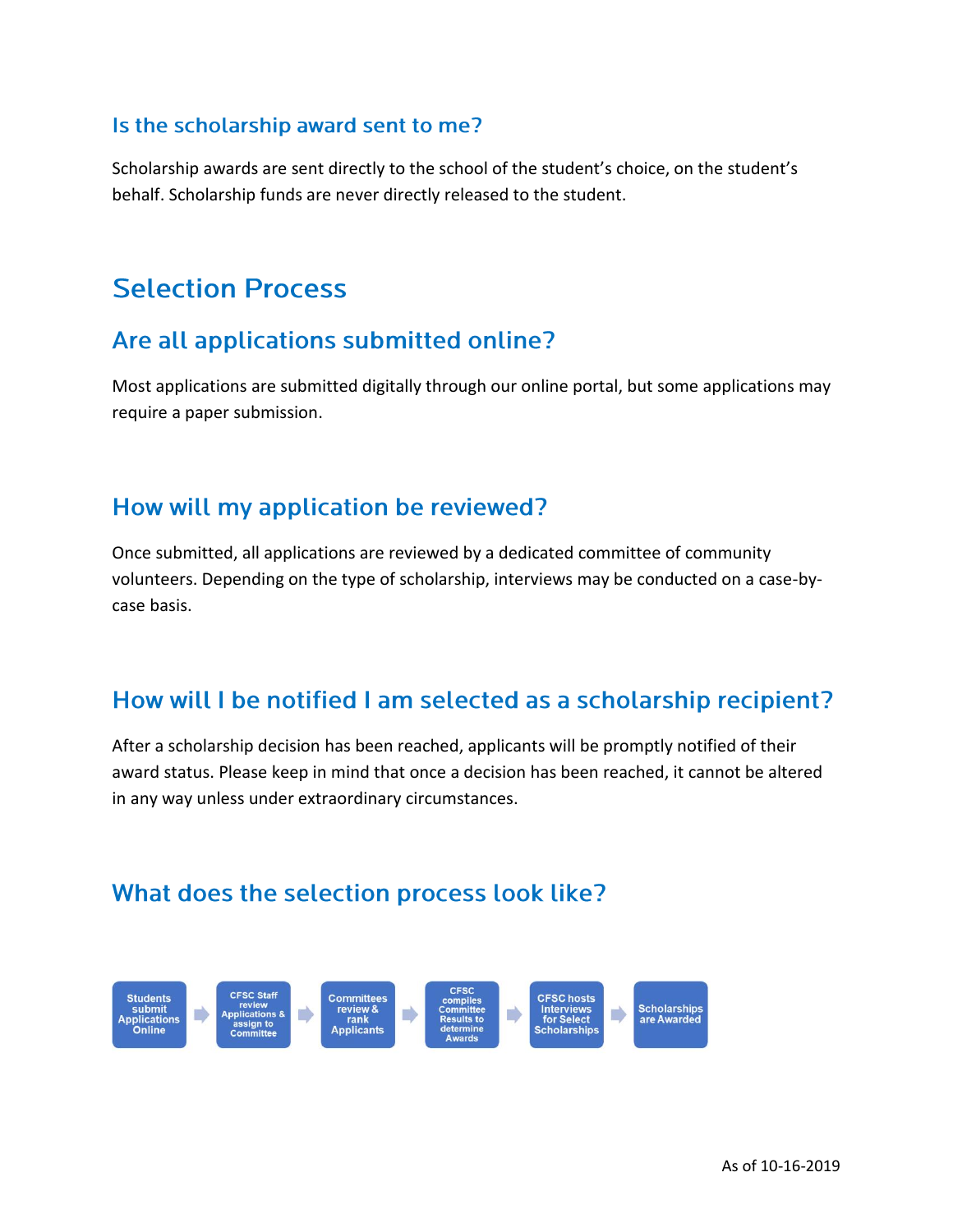## **FAFSA SAR and Other Documents**

### **What is the FAFSA?**

FAFSA stands for "Free Application for Federal Student Aid" and is used to apply for different types of federal, state, and private financial aid for education. According to the FAFSA website, FAFSA "is the first step in the financial aid process."

### How do I complete a FAFSA?

FAFSA may be completed on the web at [https://www.fafsa.ed.gov](https://www.fafsa.ed.gov/) or possibly at your school if they participate in Electronic Data Exchange (contact your school for this information).

FAFSA can also be completed by paper. It may be possible to obtain a hard copy at your school.

According to the FAFSA website, filing online "is the fastest and most accurate way to apply for student aid." FAFSA can be reached by phone at 1-800-433-3243.

## When should I complete a FAFSA, and how long will it be until I get a response?

As soon as possible! The earlier in the year that you apply, the quicker you will get a response. Conversely, the later in the year you apply, the longer it will take to get a response. Depending on the time of year during which you are applying, there may be multiple FAFSA applications available for different academic years. Please ensure that you are applying for the academic year for which your scholarship will be awarded. For instance, if you are applying for a scholarship that will be awarded for Fall 2020 – Spring 2021, you should complete with 2020- 2021 FAFSA application.

It is recommended that you have filed your tax return prior to completing your FAFSA, but it is not required. It will take longer if you have not filed your family's taxes with it.

Please visit the FAFSA website at [https://www.fafsa.ed.gov](https://www.fafsa.ed.gov/) for more information.

#### **What is a FAFSA SAR?**